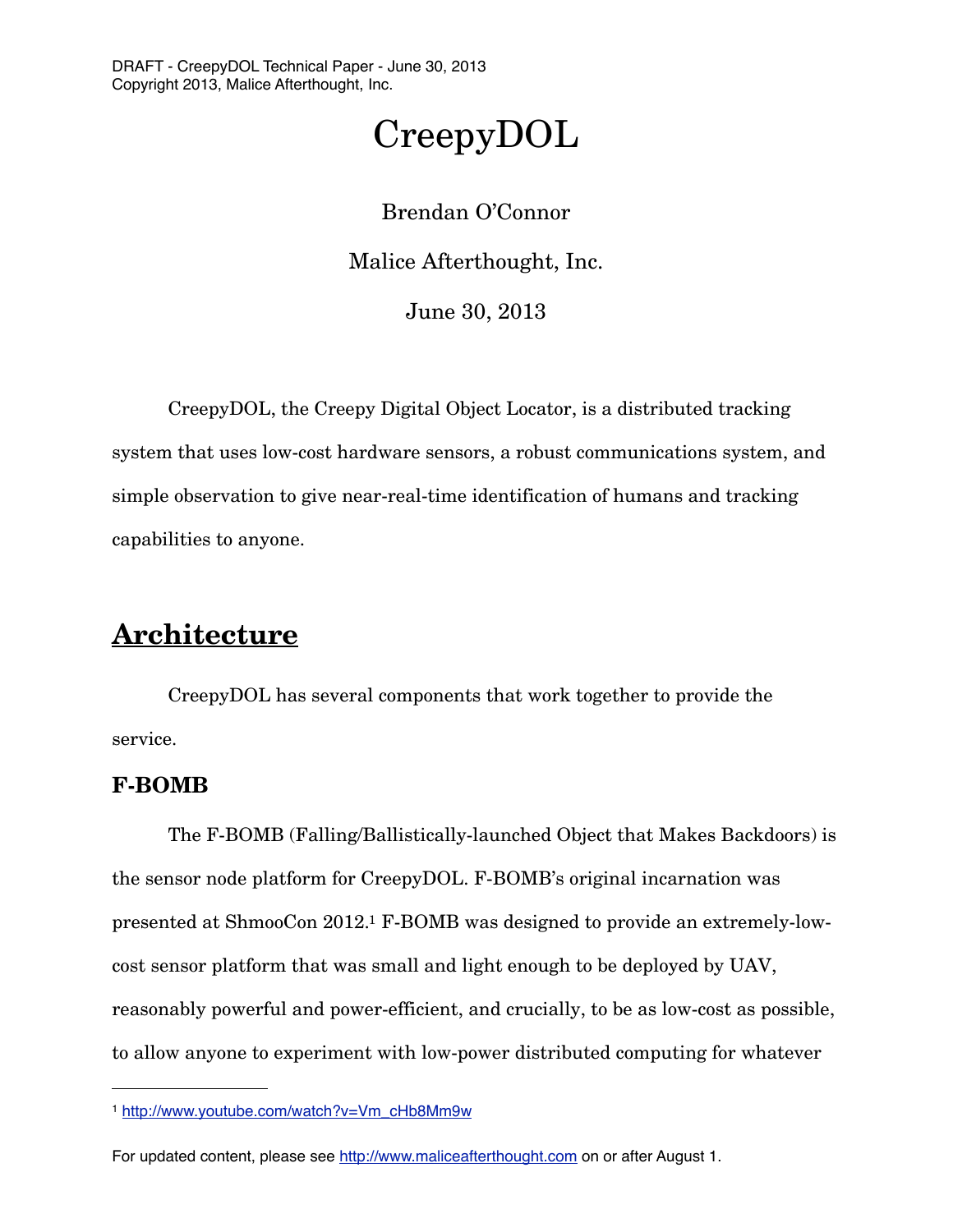their target purpose might be. The F-BOMB v1 used a Marvell Sheeva-based board; v2, used in CreepyDOL, instead uses a Raspberry Pi, which is quite a bit smaller in its reference board, more customizable, runs a wider variety of software, and is somewhat cheaper[.2](#page-1-0) Added to this are two USB WiFi chips (Ralink RT5370, which is one of the only chips I found that supports monitor mode, Master (AP) mode, and injection while being physically small; if space was not an issue, the TP-Link WN series of USB WiFi adapters, using the Atheros chipset, would also be a good alternative for slightly more money), a USB hub which also provides power to the Raspberry Pi, an SD card to serve as non-volatile storage, a USB power adapter, and a case. Total cost per node, when buying 10 nodes worth of parts at once: \$57.08, including shipping. A price and part list is attached at the end of this document.

 The F-BOMB runs Debian Linux, using the standard Raspberry Pi distribution.

# **Reticle**

Reticle provides a command, control, and communications  $(C^3)$  platform for very-low- cost computers to receive tasking, exchange data, and change missions on the fly, designed especially for ad-hoc deployments of one-time-use computers. Reticle was developed with the assistance of the DARPA Cyber Fast Track program in 2012, and presented at Security B-Sides Las Vegas in 2012.[3](#page-1-1)

<span id="page-1-0"></span><sup>2</sup> While the Sheeva development board cost \$99, the F-BOMB instead used PogoPlug devices, which while they listed for \$150, were regularly being sold for \$25-\$35. The Raspberry Pi Model A, used in CreepyDOL, costs \$25 list.

<span id="page-1-1"></span><sup>3</sup> <http://www.youtube.com/watch?v=CsI8tzb2Big>

For updated content, please see<http://www.maliceafterthought.com> on or after August 1.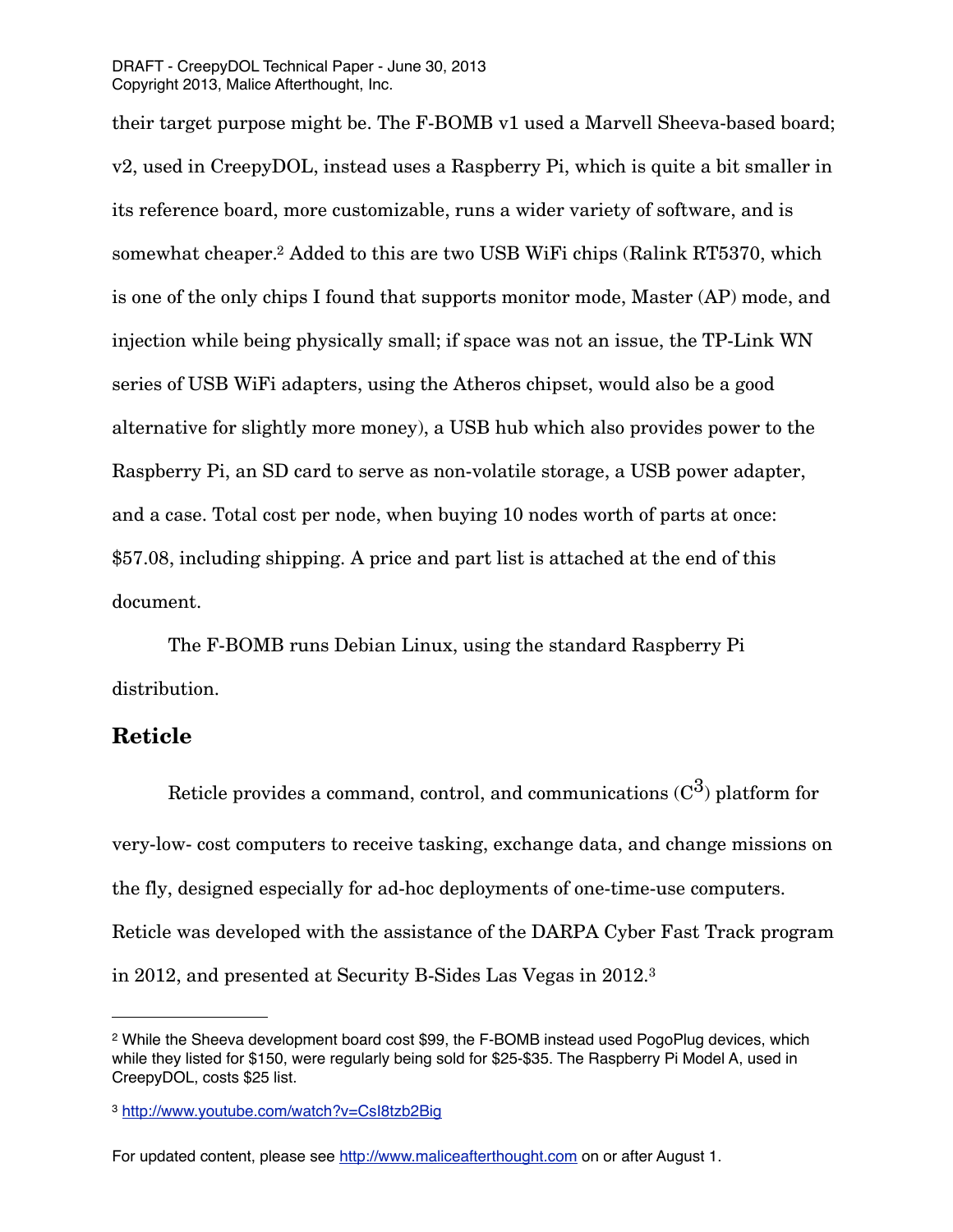DRAFT - CreepyDOL Technical Paper - June 30, 2013 Copyright 2013, Malice Afterthought, Inc.

 Reticle is a system with many moving parts. Each node runs CouchDB, which is the primary storage system. In front of CouchDB is an Nginx installation, which is used to verify client-side SSL certificates (due to CouchDB Bug 1448[,4](#page-2-0) while CouchDB theoretically supports client SSL certificates for replication, and while CouchDB can indeed use a client certificate while connecting to another node, it crashes if it is asked to *verify* a client SSL certificate; therefore, CouchDB is configured to use a client certificate when a node is a client, but not to verify a client certificate when it is a server, and Nginx handles verification in that case). Nodes use CouchDB's "pull" replication to gather commands and data from all other nodes; since each Reticle node will attempt to continuously gather all information from all nodes known to it, the effect is to create a "gossip" or "contagion" protocol to move data. This means that data collected on one node will quickly be exfiltrated to the rest of the network, and commands will move in the same way.

 Nodes don't bring a backhaul Internet connection with them. Instead, they search for and connect to local wireless signals (continuously, to allow connections when moving; since CouchDB's replication is both efficient and asymmetric, a continuous connection is not needed). Nodes communicate with each other via Tor, to prevent anyone local to the network from determining with whom the nodes are communicating. Per-node SSL certificates mean that a node can be cut off by simply revoking its certificate, if there is a suspected compromise. Finally, nodes use "grenade-style" encryption: the disk where all the Reticle data and configuration resides is an encrypted drive, and the key is inserted on a removable USB drive at

For updated content, please see<http://www.maliceafterthought.com> on or after August 1.

<span id="page-2-0"></span><sup>4</sup> <https://issues.apache.org/jira/browse/COUCHDB-1448>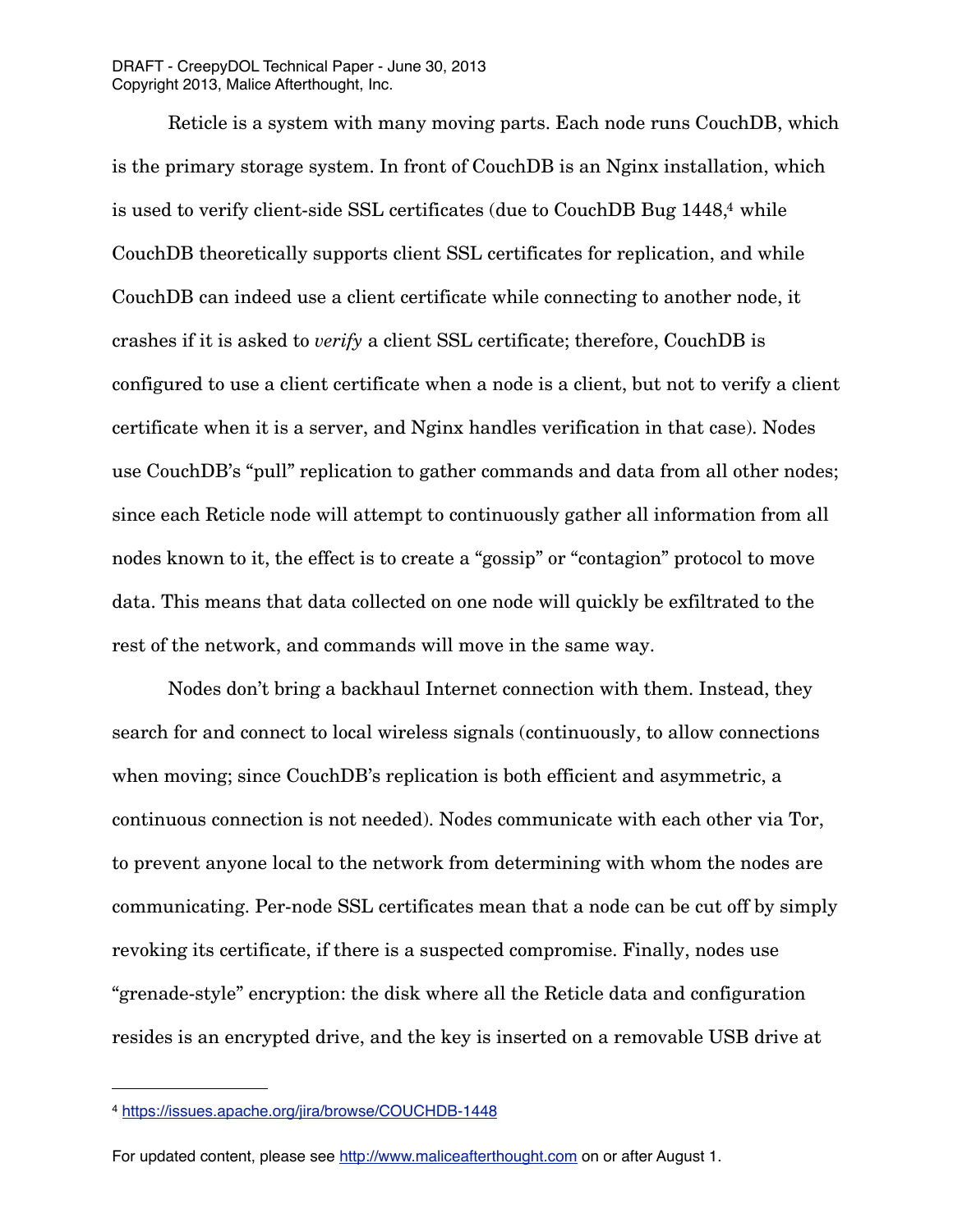DRAFT - CreepyDOL Technical Paper - June 30, 2013 Copyright 2013, Malice Afterthought, Inc.

boot, from which it is read and stored only in RAM, before the USB drive is removed. This "pull pin, throw device toward privacy insurance claimant" encryption methodology strikes a balance between security and usability, in that those users deploying the node do not need to know how to use the encryption, what the encryption key is, or even type anything into the device.

#### **NOM Filters**

 The Reticle system can run any task on its hardware, so we configure it to sniff for local wireless signals, then run them through what we call NOM Filters: for Nosiness, Observation, and Mining. These are per-application filters that look for data that they understand, then extract any useful data from it; for instance, one filter looks for Dropbox traffic, another looks for online dating traffic, and a third looks for web-based email. Each pulls out anything it can recognize, and throws it in the Reticle database. (That can be anything from just the fact that a user *uses* Dropbox, since most of its traffic is encrypted, to a dating profile picture, for other filters, to a user's email address.) Then, rather than shipping all the traffic across Reticle, only this filtered information is pushed into the database. Crucially, we don't just need "traffic" signals; even the standard WiFi beacons, where a device looks for friendly networks (as used in Jasager<sup>5</sup>) give us a great deal of information, as well as allowing us to track nodes even when they don't connect to any area networks.

 Reticle is a leaderless C3 system; no node is more special than others. One node, however, is used by CreepyDOL as the "data sink;" it takes in data gleaned

<span id="page-3-0"></span><sup>5</sup> <http://www.digininja.org/jasager/>

For updated content, please see<http://www.maliceafterthought.com> on or after August 1.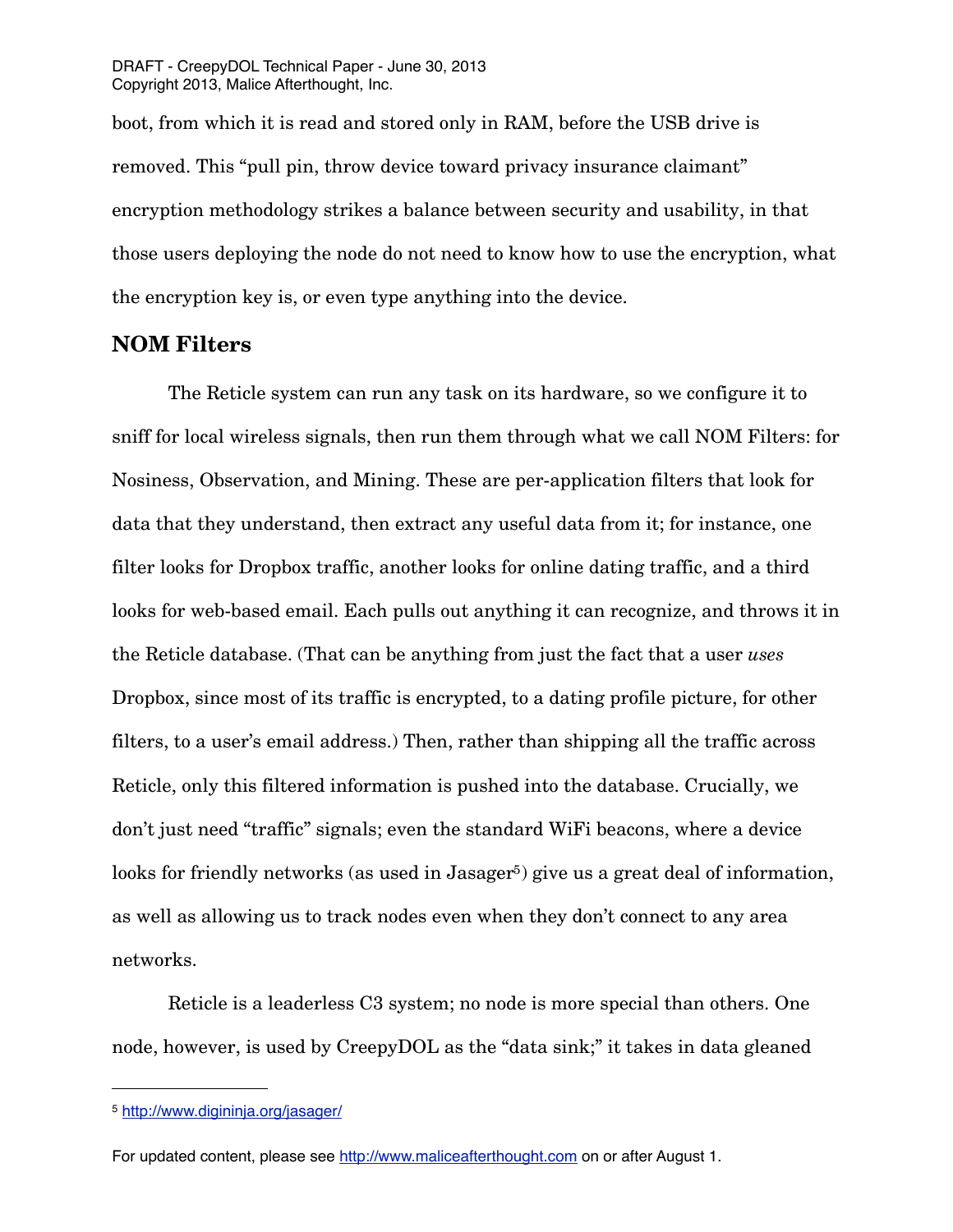from other sources, then issues delete commands to remove the data from the (limited) node storage devices. Those deletes will propagate across the network just as the data did, along with any new commands (for instance, updated filters.) The data saved by the sink node is saved into the backend, for additional NOM filtering that can't be done on individual nodes; for instance, noting a series of times and places at which a user was present, and developing paths and pattern analysis for the user, or noticing that two or three devices always show up together, and thus are likely attached to the same user (for instance, a cell phone and a tablet). All of these conclusions are, again, thrown into the backend.

#### **Visualization**

 The CreepyDOL visualization system was developed under a second DARPA Cyber Fast Track contract, and modified for CreepyDOL. It uses Shark, a Hadoop Hive-compatible cluster working on top of the Spark distributed system, to process large amounts of data (terabytes+) on a cluster---including on Amazon EC2.

 To visualize the data, a new visualization tool was written in Unity, the 3D gaming engine. The visualization can show the devices and their location on a 3D map of the area in question, along with data about the user---from their photo, to their email addresses, to where they usually go for coffee (when the pattern analysis reaches such a conclusion).

 To make the visualization program lightweight, all queries are offloaded onto the Shark cluster; this means that rather than having to deal with terabytes of data in local memory, a visualization user can just request updates over the network from the cluster. This means that the visualization program can run on simple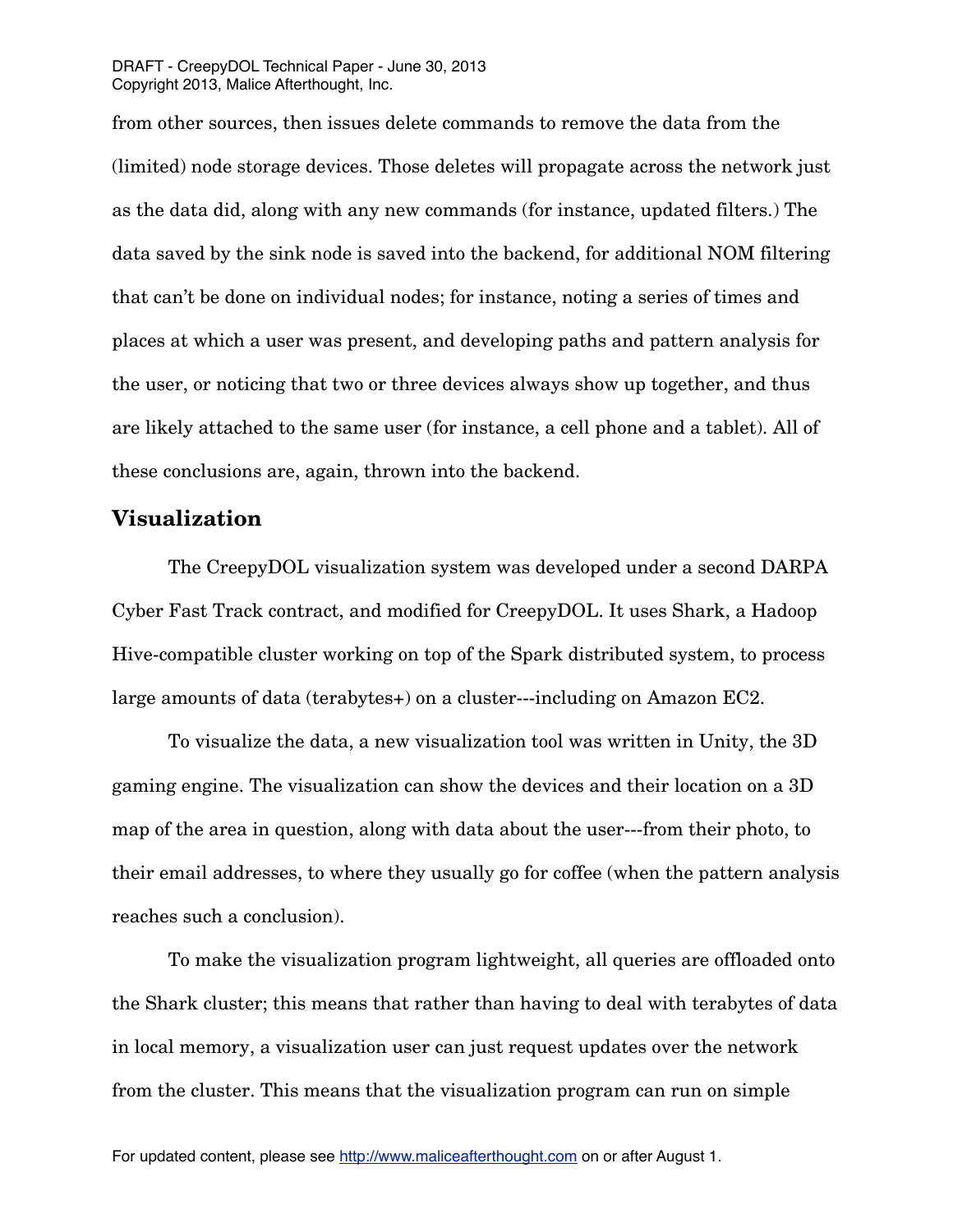hardware; a Mac laptop or an iPad is perfectly sufficient, and the program should run on Android, Windows, or Linux as well (if recompiled; the Unity engine can output to all of these). To translate between the Shark cluster and the visualization program, we use a simple shim server, written in Sinatra (Ruby).

 To show the map of the area in question, we use OpenStreetMap-style "slippy map" tiles, that allow the program to quickly understand an area's map; since we use this known web standard, we can quickly substitute in other tiles. (Tiles are served from a separate HTTP server, co-located with the Sinatra shim layer.) In addition, when we have surveillance footage or the like, the visualization program can overlay the video anywhere on the map (again, specified by the OSM "slippy map" coordinates), in conjunction with a time display, to allow users to correlate video with network events (for instance, to look at video of who enters a store when the locator says a target is entering).

# **Test Methodology**

 We deployed CreepyDOL nodes to several different locations in a populous, well-travelled, section of Madison, WI. **To prevent badness, we programmed the NOM system to look only for traffic from devices we owned; no "random stranger" data was collected at any time.** With that constraint, we were able to capture a significant amount of useful data about the devices, including photographs of their owners, correlation between devices owned by the same person, and some "this is where he hangs out"-type data.

# **Future Work**

For updated content, please see<http://www.maliceafterthought.com> on or after August 1.